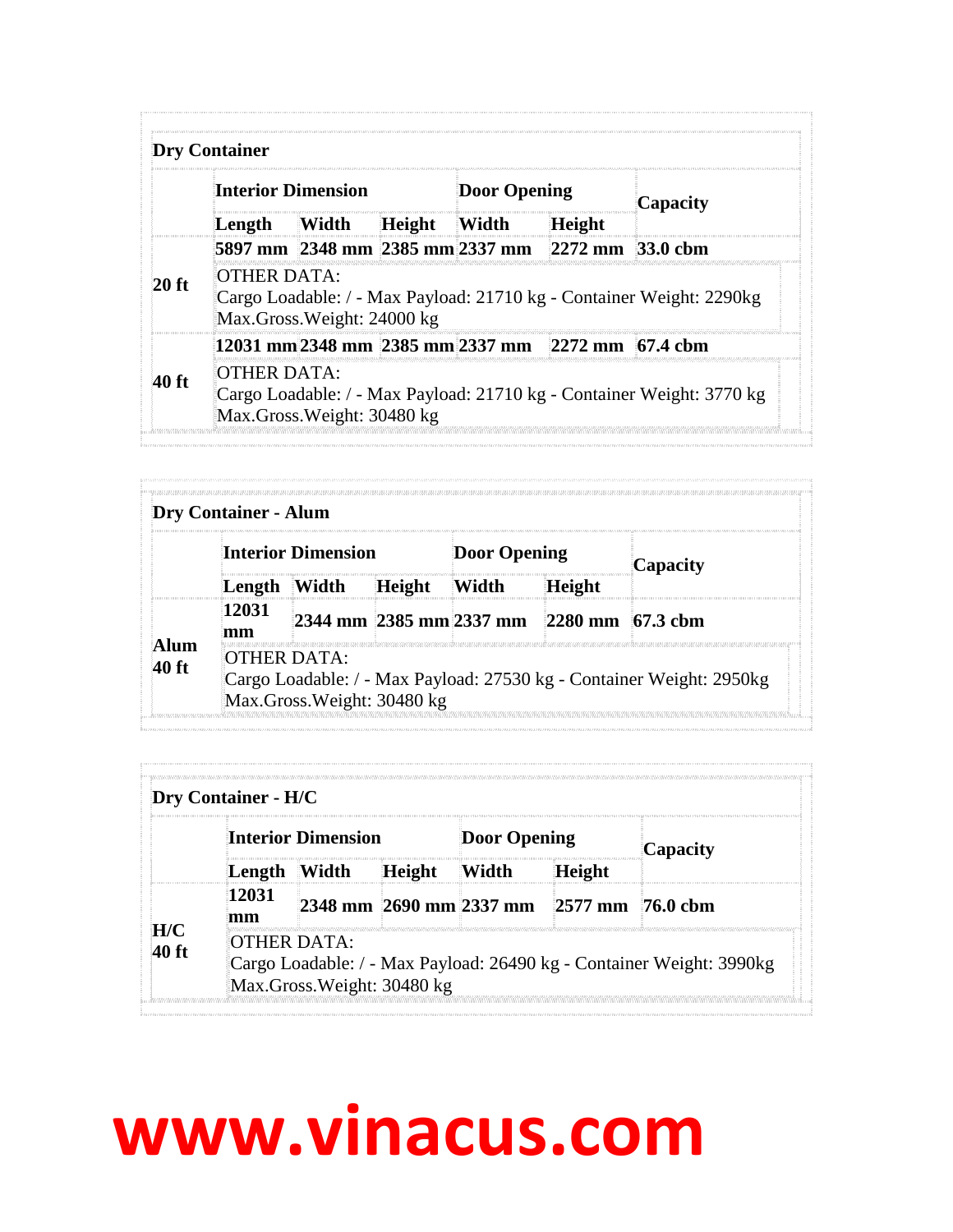|       |                       | <b>Interior Dimension</b>  |               | <b>Door Opening</b> |                                          | Capacity                                                             |
|-------|-----------------------|----------------------------|---------------|---------------------|------------------------------------------|----------------------------------------------------------------------|
|       | Length Width          |                            | <b>Height</b> | Width               | Height                                   |                                                                      |
|       | 5455<br>mm            |                            |               |                     | 2290 mm 2262 mm 2290 mm 2227 mm 28.3 cbm |                                                                      |
| 20 ft | OTHER DATA:<br>2960kg | Max.Gross.Weight: 24000 kg |               |                     |                                          | Cargo Loadable: 26.4 cbm - Max Payload: 21040 kg - Container Weight: |

|       |                   | <b>Steel Reefer Container - Alum</b>      |               |                     |                                          |                                                                      |
|-------|-------------------|-------------------------------------------|---------------|---------------------|------------------------------------------|----------------------------------------------------------------------|
|       |                   | Interior Dimension                        |               | <b>Door Opening</b> |                                          | Capacity                                                             |
|       | Length Width      |                                           | <b>Height</b> | Width               | <b>Height</b>                            |                                                                      |
|       | 11583<br>mm       |                                           |               |                     | 2290 mm 2238 mm 2290 mm 2491 mm 67.0 cbm |                                                                      |
| 40 ft | $4160 \text{ kg}$ | OTHER DATA:<br>Max.Gross.Weight: 32500 kg |               |                     |                                          | Cargo Loadable: 64.3 cbm - Max Payload: 28340 kg - Container Weight: |

|       | Steel Reefer Container - H/C |                                           |        |              |                                          |                                                                      |
|-------|------------------------------|-------------------------------------------|--------|--------------|------------------------------------------|----------------------------------------------------------------------|
|       |                              | Interior Dimension                        |        | Door Opening |                                          | Capacity                                                             |
|       | Length Width                 |                                           | Height | Width        | Height                                   |                                                                      |
|       | 11583<br>mm                  |                                           |        |              | 2290 mm 2527 mm 2290 mm 2508 mm 67.3 cbm |                                                                      |
| 40 ft | 4800kg                       | OTHER DATA:<br>Max.Gross.Weight: 32500 kg |        |              |                                          | Cargo Loadable: 63.3 cbm - Max Payload: 27700 kg - Container Weight: |

## **www.vinacus.com**